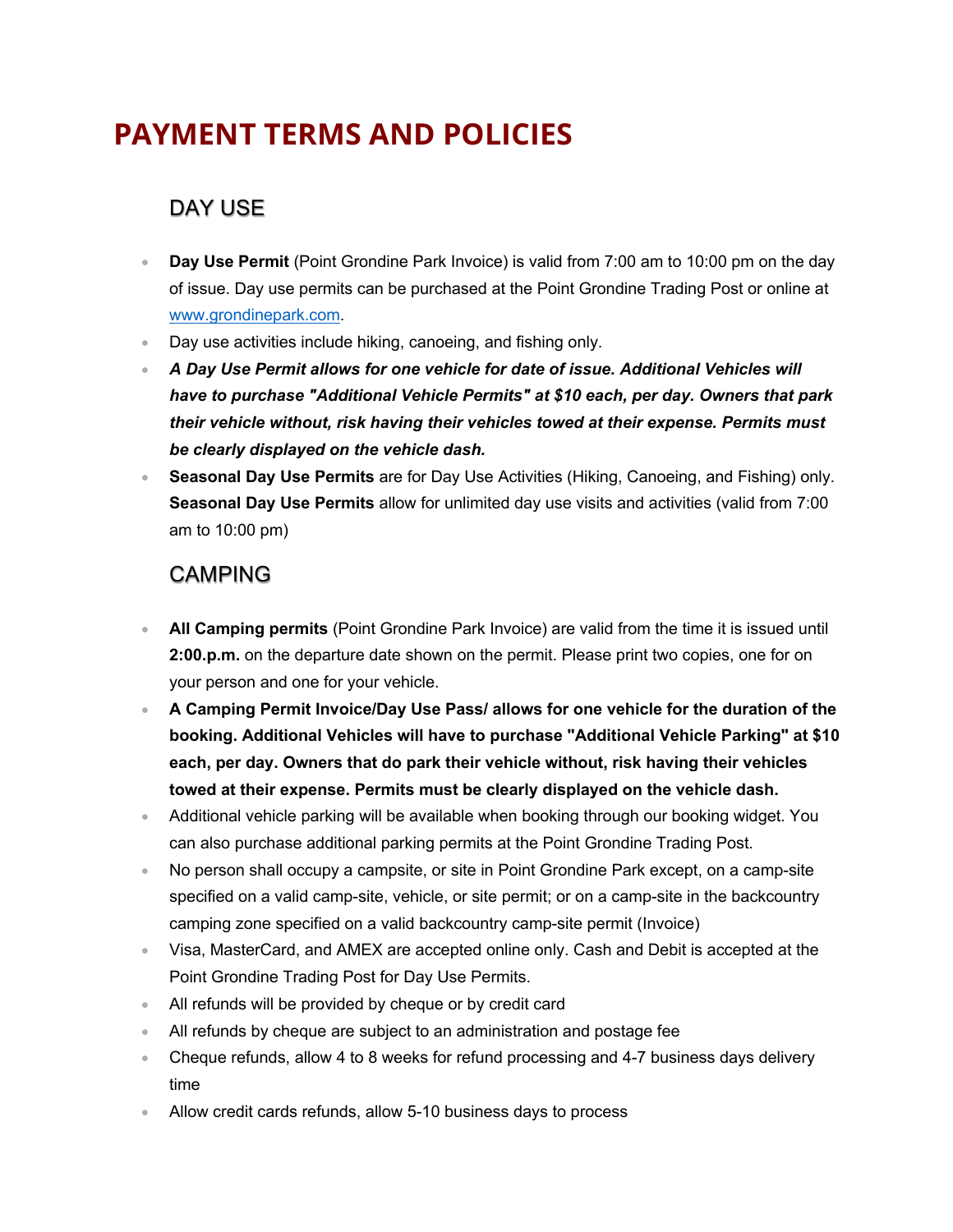• Point Grondine Park Campers who cancel their reservation or change on the day of arrival will lose one night's campsite fee per person, plus any date changes resulting in a shorter stay or full cancellation of a reservation will be subject to a 50% refund on the cancelled nights based on how long the reservation has been held. Point Grondine Park will refund the amount via credit card, and please allow 5-10 business for refund.

### **TOURS**

- Point Grondine Park Experiential Bookings (Dewegan) to be booked 48 hours in advance via phone/email (Toll-Free: 1-844-945-8687), pending availability.
- Point Grondine Park tour bookings to be booked 2 weeks in advance with a credit card or a 50% deposit at Wikwemikong Tourism to guarantee reservation date (Toll-Free: 1-866-945- 8687)
- All participants are required to sign medical and liability release form before activities
- Anyone who refuses to sign a waiver prior to the activity may not participate in the activity. Nor may the individual alter or delete any language in the waiver. A full refund will not be issued by Point Grondine Park in the case of a refusal.
- Waivers cannot be signed by minors. Activity participants under 18 must have a waiver signed by a parent or legal guardian.
- If a group tour (Making Footprints) is canceled with less than 48 hours notice, 50% of total bill will be charged. 50% will be refunded less the administration and postage fees and/or 5- 10 business for credit card refunds
- If the Authentic Indigenous Campsite Experiences (Dewegan) is canceled with less than 48 hours notice, 50% of the total bill be charged. 50% will be refunded less the administration and postage fees and/or 5-10 business for credit card refunds
- Experiential Bookings/Tours will proceed rain (be prepared) or shine, and will only be canceled if Point Grondine Park deems that the conditions are unsafe
- Full refund for cancellations made by Point Grondine Park due to weather or other reasons
- Point Grondine Park reserves the right to cancel any trips with too few participants.
- For Tours and guided experiences students must provide a valid student card to qualify for the student rate
- Elders must be 65 and over to qualify for elder rate guided experiences only

## GENERAL TERMS

• Every person to whom a Point Grondine Park permit/invoice has been issued shall, at the request of a Point Grondine Park employee, produce the permit for inspection by the employee